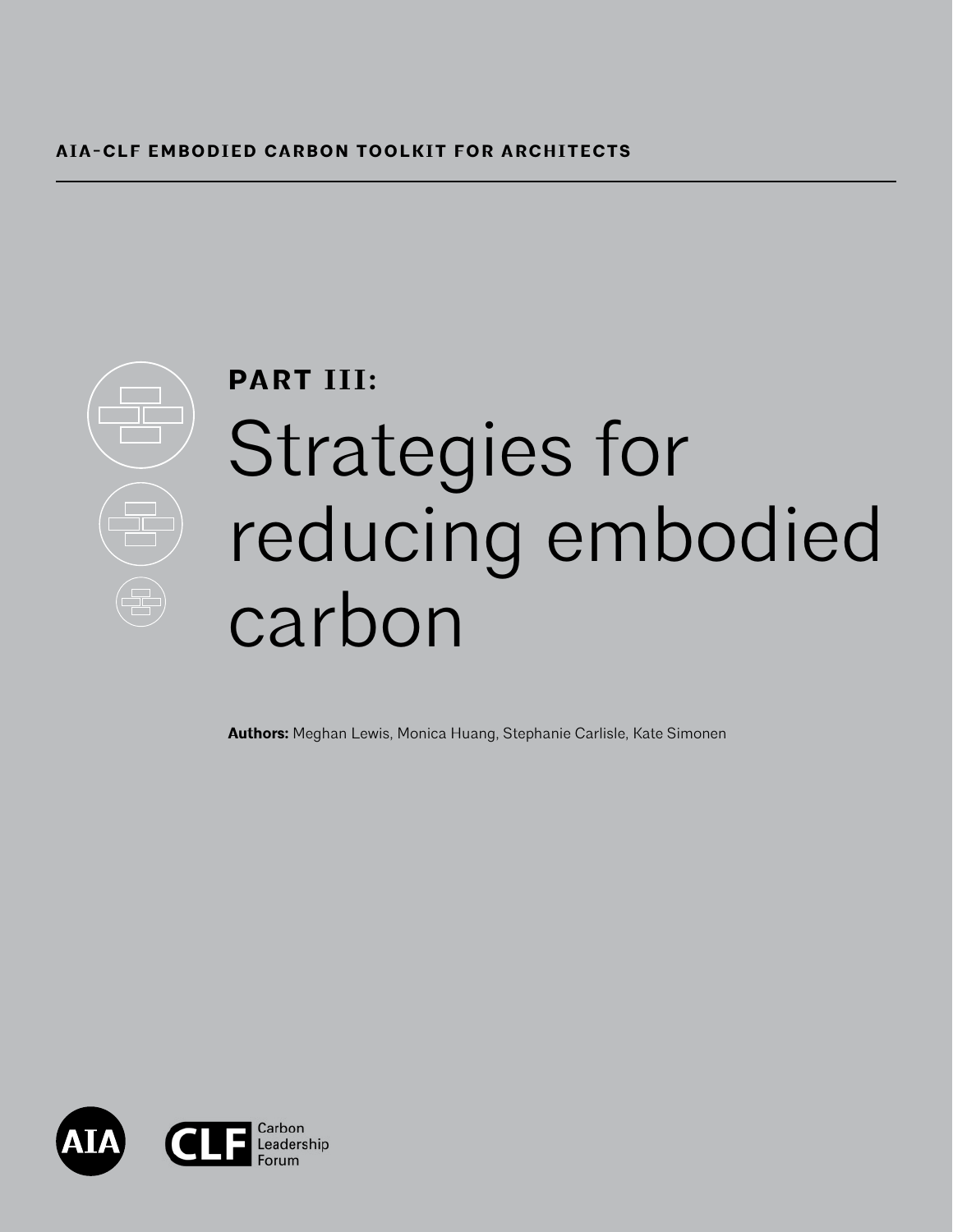## **Strategies to reduce embodied carbon**

Broadly, there are a few types of strategies for reducing embodied carbon in buildings.



 Build less, reuse more by extending the life of existing buildings and materials.

 Substitute low-carbon materials for high-carbon ones.



 Build lighter and smarter with less of a given material (or floor area) to do the same work.



**Procure low(er)-carbon product** 

We have organized these strategies into the following categories, ordered by priority in terms of project timeline and magnitude of potential emissions reductions:

- » Design strategies
- » Material and system selection strategies
- » Specification and procurement strategies

Additionally, there are process strategies that are key to supporting architects in implementing reductions on projects, including:



 $\overline{U}$  Use of LCA tools to track and measure embodied carbon reductions.



 Collaboration with engineers, owners, and builders.

## **Setting targets for reduction**

Before picking which strategies to pursue, it can be helpful to set a reduction goal to align the design and construction team around.

Architects can often make large embodied carbon reductions with cost-neutral measures. A 2021 report from RMI found that case studies had embodied carbon savings of 24–46% at cost premiums of less than  $1\%$ .<sup>1</sup> Even greater reductions can be achieved through prioritizing design strategies early in a project to reduce embodied carbon.

Global organizations have set the following embodied carbon reductions targets to indicate which reductions need to be made on projects to reach net-zero as shown in table 1.

|                        | Target year |      |      |          |
|------------------------|-------------|------|------|----------|
| Organization           | 2025        | 2030 | 2040 | 2050     |
| Arch 2030 <sup>2</sup> | 45%         | 65%  |      | Net-zero |
| LETI <sup>3</sup>      | 40%         | 60%  |      |          |
| C40 <sup>4</sup>       | 30%         | 50%  |      |          |
| WGBC <sup>5</sup>      |             | 40%  |      | Net-zero |

**TABLE 1 Embodied carbon reduction targets**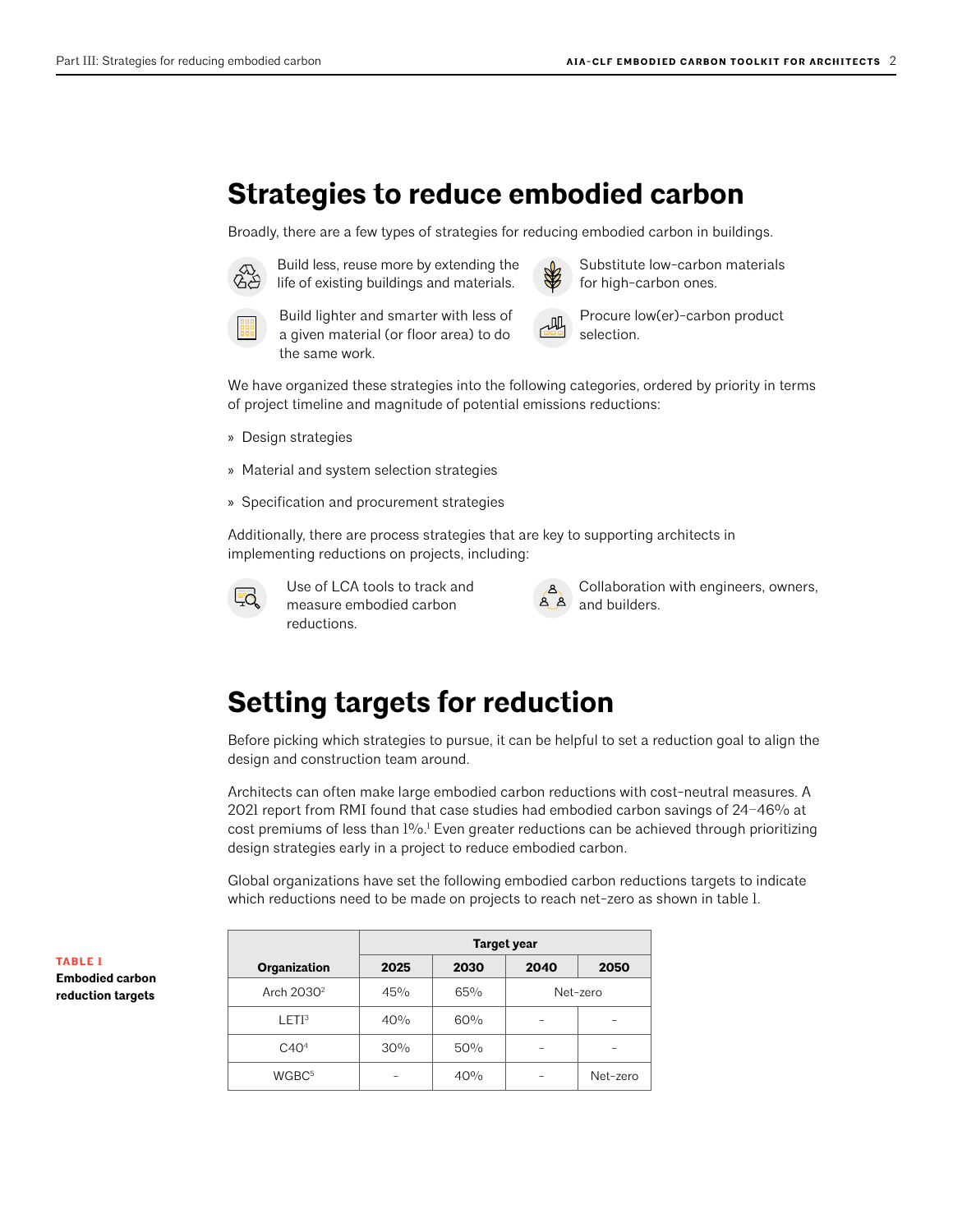# **Design strategies**

| <b>Strategy</b> |                                                          | <b>More information</b>                                                                                                                                                                                                                                                                                                                                                                                                                       |
|-----------------|----------------------------------------------------------|-----------------------------------------------------------------------------------------------------------------------------------------------------------------------------------------------------------------------------------------------------------------------------------------------------------------------------------------------------------------------------------------------------------------------------------------------|
| es<br>19        | Reuse/retrofit<br>existing<br>buildings                  | Architects can encourage reuse, renovation, and retrofitting part or all of an<br>existing building, rather than demolishing to build anew. Case studies using<br>WBLCA to compare the embodied carbon savings found that building reuse<br>yields up to 44% less environmental impacts than new construction. <sup>6</sup><br>Read more: Zero Net Carbon Collaboration, AIA's Retrofitting Existing<br><b>Buildings Guide, All for Reuse</b> |
|                 | <b>Reduce [new]</b><br>floor area                        | Architects can demonstrate opportunities for design and programmatic<br>flexibility to reduce the indoor floor area required to meet the same program<br>requirements, which translates to embodied carbon (and cost) savings.                                                                                                                                                                                                                |
|                 | <b>Reduce</b><br>below-grade<br>construction             | Architects can encourage reduction or elimination of below-grade parking or<br>interior spaces. Subgrade construction (1) requires a large amount of concrete<br>(a carbon-intensive material); and (2) causes carbon to be released from the<br>soil during excavation, both of which can have large embodied carbon impacts.                                                                                                                |
|                 | <b>Design</b><br>lightweight,<br>efficient<br>structures | Structural design decisions-such as bay sizing, column and beam spacing,<br>member cross sections, lightening slabs, and avoiding structural gymnastics<br>(like cantilevers and transfer beams), etc.-can all result in large carbon and<br>cost savings. These strategies require architects and engineers to coordinate<br>to optimize the design.<br>Read more: SE2050's Structural Engineering Institute Case Studies                    |
|                 | <b>Use WBLCA</b><br>to optimize<br>envelope<br>design    | Architects can use WBLCA (alongside energy modeling) to help assess the<br>tradeoffs in embodied and operational carbon for envelope designs. Typically,<br>lightweight envelope systems are likely to have the lowest embodied carbon<br>(in addition to reducing the embodied carbon of the supporting structure).<br>Durability is also key to extending the life of materials.                                                            |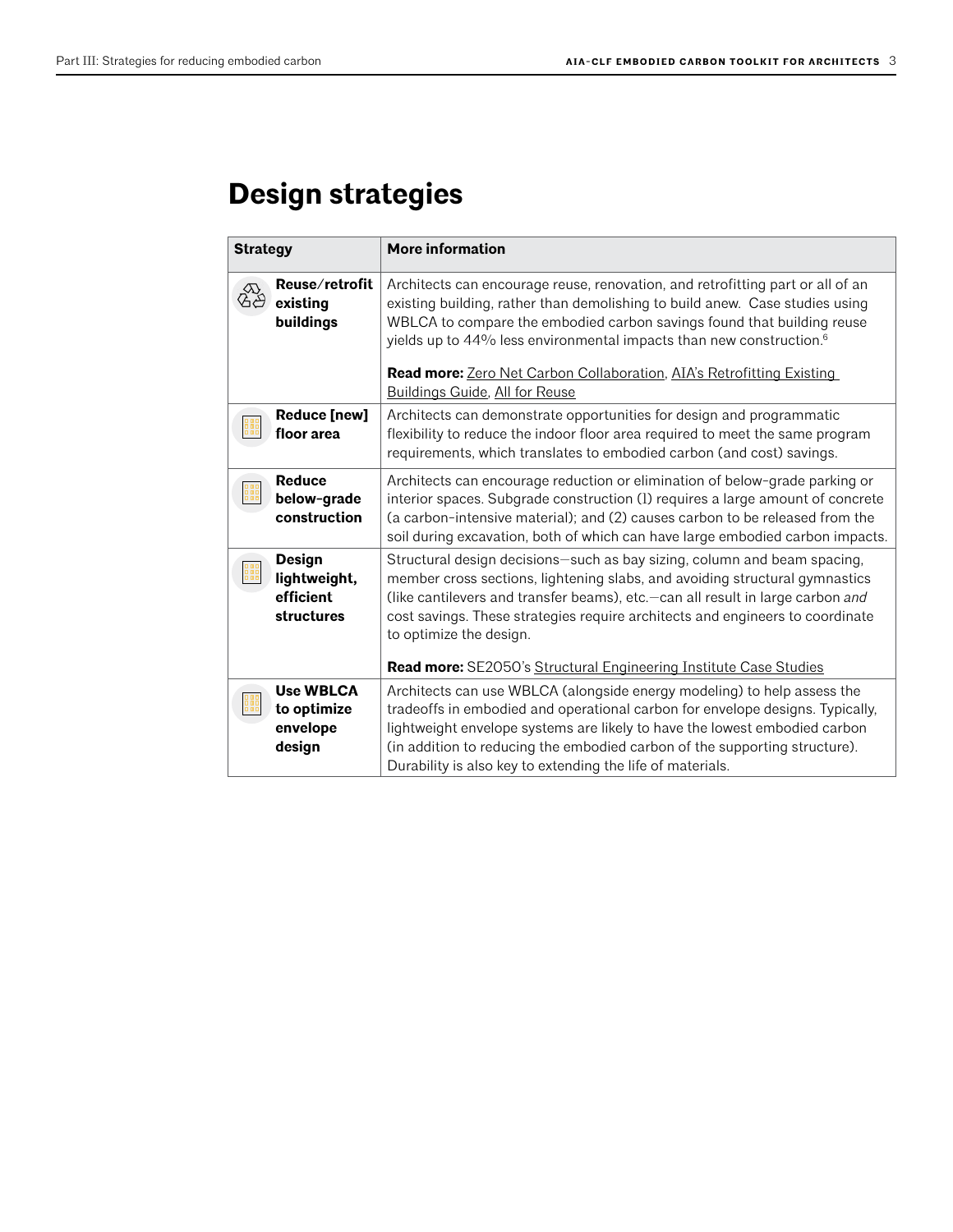## **Material & system selection strategies**

| <b>Strategy</b> |                                                                                                         | <b>More information</b>                                                                                                                                                                                                                                                                                                                                                                                                                                                                                                                                                                                                                                                                                                                                                      |
|-----------------|---------------------------------------------------------------------------------------------------------|------------------------------------------------------------------------------------------------------------------------------------------------------------------------------------------------------------------------------------------------------------------------------------------------------------------------------------------------------------------------------------------------------------------------------------------------------------------------------------------------------------------------------------------------------------------------------------------------------------------------------------------------------------------------------------------------------------------------------------------------------------------------------|
|                 | <b>Select</b><br>carbon-<br>storing<br>structural,<br>envelope,<br>insulation,<br>& finish<br>materials | Bio-based materials typically have lower upfront embodied carbon than<br>conventional non-bio-based products and have the potential to store carbon<br>over the life of the building. The availability of bio-based alternatives to<br>conventional materials is increasing. Examples include mass timber, laminated<br>bamboo, wood fiberboard, straw, clay-straw, hempcrete, cork, wool, linoleum,<br>cork, and many more.<br>In addition, some bio-based materials like mass timber are significantly lighter<br>than their alternatives, reducing the load and size of supporting structural<br>members. In some cases, the load may be decreased enough to allow for<br>the preservation of an existing structure, unlocking additional savings from<br>building reuse. |
|                 |                                                                                                         | Read more: WoodWorks, Builders for Climate Action's Carbon-positive<br>Resources, Buildings as a Global Carbon Sink                                                                                                                                                                                                                                                                                                                                                                                                                                                                                                                                                                                                                                                          |
|                 | <b>Select MEP</b><br>systems with<br>low-carbon<br>refrigerants                                         | Refrigerant leakage is one of the biggest contributors to climate change<br>within the building industry. <sup>7</sup> Architects can collaborate with engineers to use<br>passive design strategies, select systems that use low-carbon refrigerants,<br>and encourage clients to adopt building management practices to mitigate<br>refrigerant leakage and ensure 100% refrigerant recovery.                                                                                                                                                                                                                                                                                                                                                                              |
|                 |                                                                                                         | Read more: Integral Group's Refrigerants + Environmental Impacts: A Best<br>Practice Guide                                                                                                                                                                                                                                                                                                                                                                                                                                                                                                                                                                                                                                                                                   |
|                 | <b>Choose</b><br>insulation<br>carefully                                                                | Selecting an insulation that balances operational and embodied carbon<br>tradeoffs is key to achieving a total carbon balance for building. Generally,<br>plastic/petrochemical-based insulations (rather than those nature-based<br>materials) will have much higher embodied carbon. In particular, architects<br>should avoid specifying HFC-containing rigid polyurethane spray foam,<br>sealants, and XPS products that are being banned or significantly restricted in<br>Canada and a growing number of U.S. states. <sup>8</sup>                                                                                                                                                                                                                                     |
|                 |                                                                                                         | Read more: HFC bans by region and end-use product, Substitutes in Foam<br><b>Blowing Agents</b>                                                                                                                                                                                                                                                                                                                                                                                                                                                                                                                                                                                                                                                                              |
|                 | <b>Select</b><br>salvaged or<br>refurbished                                                             | Design teams should consider material reuse opportunities across all parts of<br>the project, from structure to interior finishes and furniture. Architects can:                                                                                                                                                                                                                                                                                                                                                                                                                                                                                                                                                                                                             |
|                 | materials                                                                                               | » Work with the building owner to reuse materials on-site or from other<br>properties from the same owner;                                                                                                                                                                                                                                                                                                                                                                                                                                                                                                                                                                                                                                                                   |
|                 |                                                                                                         | » Select salvaged materials;<br>» Select refurbished materials, like furniture, that can have longer lives                                                                                                                                                                                                                                                                                                                                                                                                                                                                                                                                                                                                                                                                   |
|                 |                                                                                                         | when refreshed.                                                                                                                                                                                                                                                                                                                                                                                                                                                                                                                                                                                                                                                                                                                                                              |
|                 | Design for<br>disassembly                                                                               | Architects and engineers can collaborate to detail structural and envelope<br>connections that can be easily disassembled and reused in future buildings.<br>Where possible, avoid lamination or adhesion in assemblies (such as<br>composite decks or hybrid mass timber and concrete assemblies) that prevent<br>disassembly and reuse.                                                                                                                                                                                                                                                                                                                                                                                                                                    |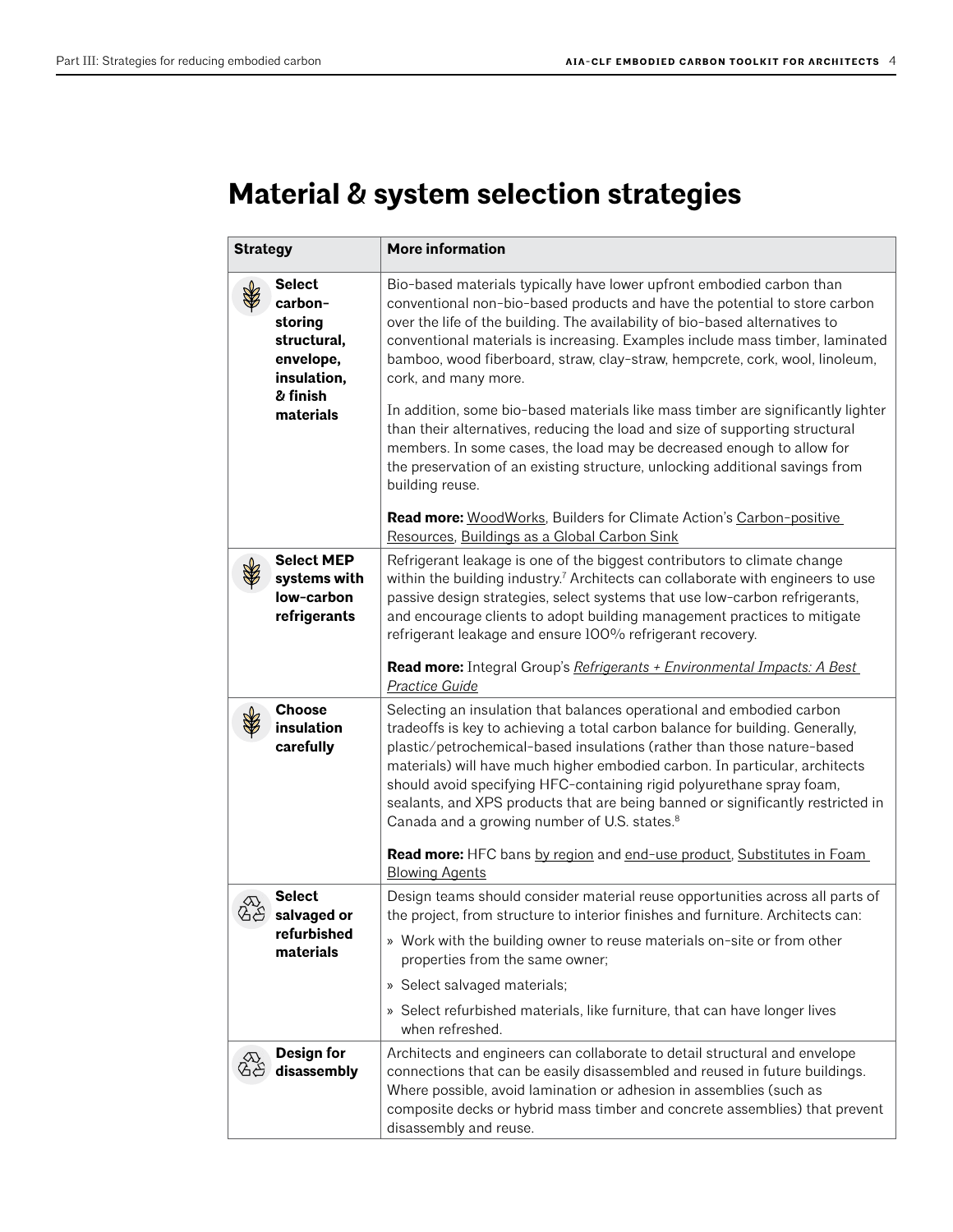| <b>Strategy</b>                      | <b>More information</b>                                                                                                                                                                                                                                                                                                                                                         |
|--------------------------------------|---------------------------------------------------------------------------------------------------------------------------------------------------------------------------------------------------------------------------------------------------------------------------------------------------------------------------------------------------------------------------------|
| Avoid<br>unrecyclable<br>materials & | Designing and specifying materials with end-of-life in mind increases the<br>likelihood of reuse, and it reduces (or eliminates) end-of-life emissions from<br>demolition, transportation, and waste processing. Architects can:                                                                                                                                                |
| coatings                             | » Avoid materials that could be difficult to recycle or reuse;                                                                                                                                                                                                                                                                                                                  |
|                                      | » Avoid coatings, adhesives, and other composite connections that could<br>prevent recycling.                                                                                                                                                                                                                                                                                   |
| <b>Select finishes</b><br>carefully  | Architects and interior designers can collaborate to minimize finishes where<br>not required for functional performance and select refurbished, carbon-storing,<br>or otherwise lower-carbon finishes, particularly in spaces with high occupant<br>turnover and frequent interior fit-outs where interiors add up to a large portion<br>of embodied carbon over building life. |
|                                      | Read more: Metropolis Climate Toolkit for Interior Design, CLF LCA of MEP                                                                                                                                                                                                                                                                                                       |
|                                      | <b>Systems and Tenant Improvements</b>                                                                                                                                                                                                                                                                                                                                          |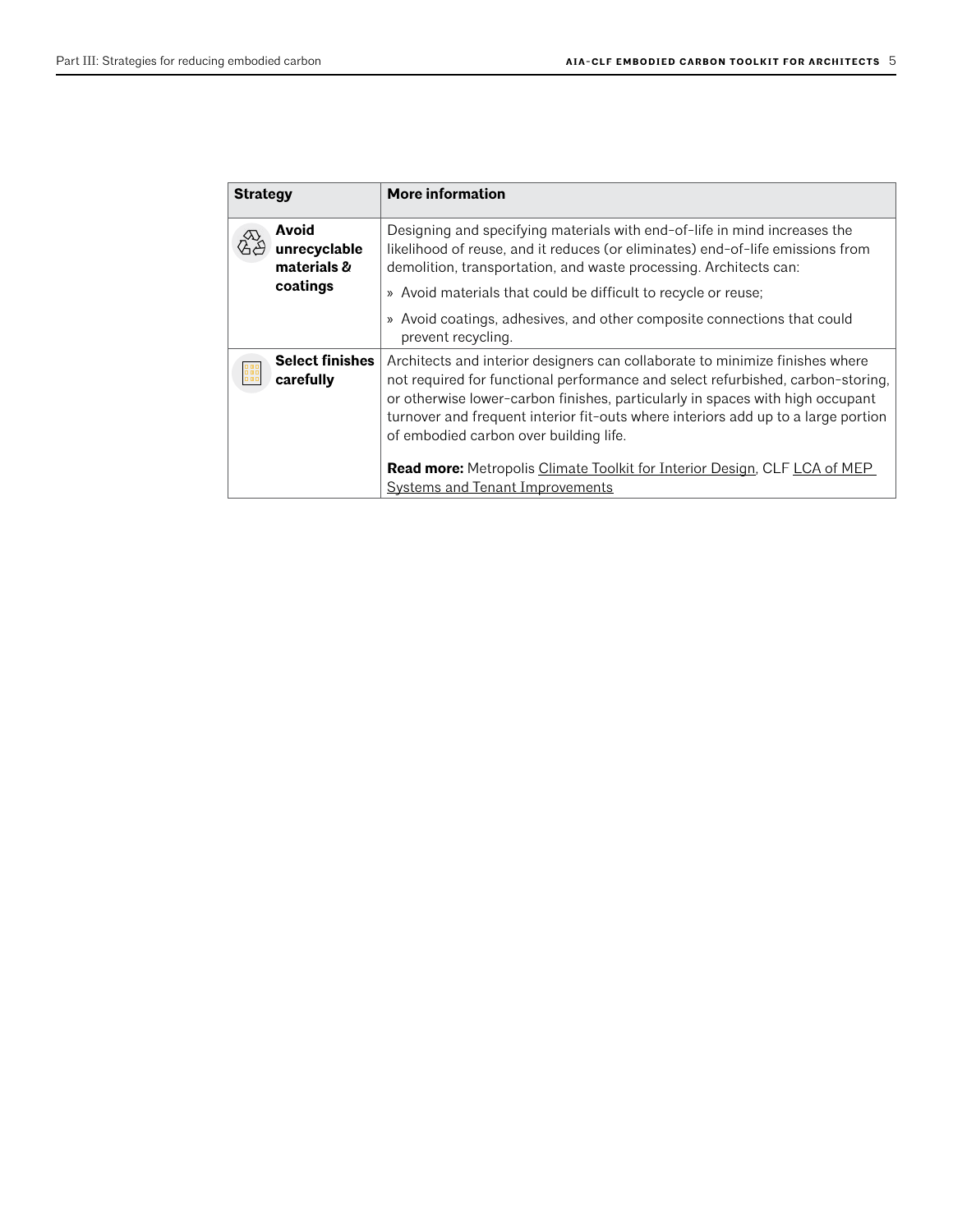# **Specifications & procurement strategies**

| <b>Strategy</b> |                                                                            | <b>More information</b>                                                                                                                                                                                                                                                                                                                                                                                                                                                                                                                                 |
|-----------------|----------------------------------------------------------------------------|---------------------------------------------------------------------------------------------------------------------------------------------------------------------------------------------------------------------------------------------------------------------------------------------------------------------------------------------------------------------------------------------------------------------------------------------------------------------------------------------------------------------------------------------------------|
|                 | Integrate<br>EPDs &<br><b>GWP limits</b><br>into project<br>specifications | At a minimum, architects can use template language to incorporate requests for<br>EPDs into their specifications as a part of submittals. For products where EPDs<br>are more widely available, architects can integrate embodied carbon limits into<br>the performance requirements for a product, requiring an EPD to document<br>compliance with an embodied carbon limit (e.g., XX kg CO2e/unit of material).                                                                                                                                       |
|                 |                                                                            | <b>Read more: OwnersCAN Embodied Carbon Action Plan</b>                                                                                                                                                                                                                                                                                                                                                                                                                                                                                                 |
|                 | <b>Optimize</b><br>concrete<br>specification<br>& mix design               | Concrete mix design has a huge impact on embodied carbon. Architects<br>should collaborate with the structural engineer and contractor to ensure that<br>reducing embodied carbon in concrete is a priority. Key strategies include:                                                                                                                                                                                                                                                                                                                    |
|                 |                                                                            | » Using performance-based specifications (rather than prescriptive<br>requirements);                                                                                                                                                                                                                                                                                                                                                                                                                                                                    |
|                 |                                                                            | » Minimizing the volume of portland cement by replacing portland cement with<br>Type IL cement, fly ash, slag, and other supplementary cementitious materials<br>(SCMs), allowing for longer cure times (specifying strength at 56 days instead<br>of 28 days to allow more time for strength gain) and other strategies.                                                                                                                                                                                                                               |
|                 |                                                                            | Read more: RMI's Concrete Solutions Guide, Breakthrough Energy's Corporate<br>Climate Action Playbook (LinkedIn Case Study)                                                                                                                                                                                                                                                                                                                                                                                                                             |
|                 | <b>Source</b><br>sustainable<br>wood                                       | The full life cycle of embodied carbon impacts and benefits of wood are often<br>difficult to quantify because of complex supply chains and differing methods<br>for calculating carbon benefits. Current procurement strategies include<br>using reclaimed/salvaged wood, asking for chain-of-custody certificates or<br>other supply chain transparency information, asking for sustainable forest<br>management certifications (like FSC or SFI), and specifying wood that is<br>locally harvested and harvested from working (not primary) forests. |
|                 |                                                                            | Read more: CLF's Wood Carbon Seminars, Climate-Smart Forestry.org                                                                                                                                                                                                                                                                                                                                                                                                                                                                                       |
|                 | <b>Use EPDs</b><br>to identify<br>lower-carbon<br>facilities &             | Manufacturers vary in the sustainability of their facilities and sourcing<br>practices. Two materials with the same performance may differ in their carbon<br>footprints as a result of:                                                                                                                                                                                                                                                                                                                                                                |
|                 | products                                                                   | » Energy source (fuel type/electricity grid mix) and plant efficiency in<br>manufacturing facilities;                                                                                                                                                                                                                                                                                                                                                                                                                                                   |
|                 |                                                                            | » Product design to reduce the density or weight of a product without<br>decreasing its function;                                                                                                                                                                                                                                                                                                                                                                                                                                                       |
|                 |                                                                            | » Lower-carbon ingredient sourcing, potentially through use of recycled, bio-<br>based, or local ingredients.                                                                                                                                                                                                                                                                                                                                                                                                                                           |
|                 |                                                                            | Due to the way products are specified and selected, EPDs are typically the<br>best (or only) way for a project team to identify products made with the above<br>strategies.                                                                                                                                                                                                                                                                                                                                                                             |
|                 | <b>Evaluate cost</b><br>& carbon<br>in the bid                             | Architects can encourage clients and contractors to evaluate carbon, in<br>addition to cost and other criteria, as award criteria in the bid process for both<br>private and public projects.                                                                                                                                                                                                                                                                                                                                                           |
|                 | process                                                                    | Read more: OpenAir, ownersCAN Embodied Carbon Action Plan, Microsoft<br>Case Study                                                                                                                                                                                                                                                                                                                                                                                                                                                                      |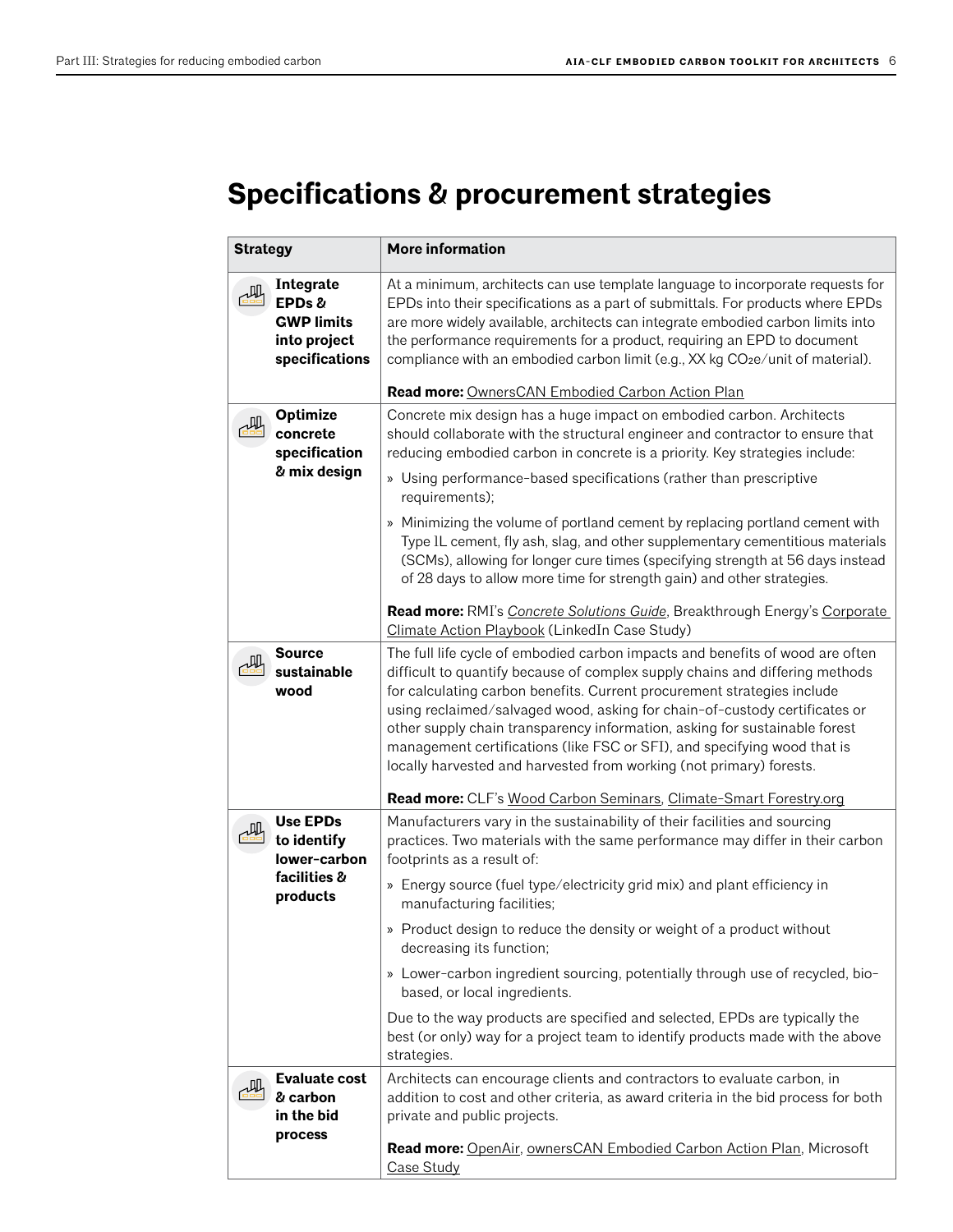# **Process strategies**

| <b>Strategy</b> |                                                        | <b>More information</b>                                                                                                                                                                                                                                                                                                                                                     |
|-----------------|--------------------------------------------------------|-----------------------------------------------------------------------------------------------------------------------------------------------------------------------------------------------------------------------------------------------------------------------------------------------------------------------------------------------------------------------------|
| A<br>نے ف       | <b>Identify</b><br>embodied<br>carbon as a<br>priority | In some cases, clients may have already identified embodied carbon as a priority.<br>If not, architects can advocate to their client to set targets or set internal goals<br>to track and reduce embodied carbon as part of a firm-wide strategy.<br><b>Read more: CLF Embodied Carbon Toolkit for Building Owners</b>                                                      |
| A<br>8ء م       | Set a project<br>reduction<br>target                   | Setting a project-wide embodied carbon reduction target can be a key first<br>step in ensuring that embodied carbon is a cross-team priority. Architects have<br>the opportunity to help align the design team around an embodied carbon<br>reduction target.                                                                                                               |
|                 | <b>Use WBLCA</b><br>to evaluate<br>design<br>choices   | Architects (or their consultants) are well-suited to lead the use of WBLCA<br>tools throughout the design process to evaluate design options and system/<br>material selections for carbon impacts, set and track project-specific reduction<br>targets, and identify "hot spots" for emissions reductions. Learn more about<br>WBLCA in Part 2: Measuring Embodied Carbon. |
|                 | <b>Use EPDs</b><br>during<br>procurement               | Once a product type has been selected, architects should ask manufacturers to<br>provide EPDs to help them select the lowest-carbon option. This can be done<br>by asking product representatives in early stages of project design, searching<br>the EC3 database, and specifying that EPDs must be submitted along with<br>other product and material data.               |
| A<br><u>ර A</u> | Firm-wide<br>commitments                               | Architecture firms can increase their impact and raise awareness across<br>projects by adopting firm-wide goals and practices related to embodied<br>carbon, rather than implementing only embodied carbon accounting and<br>reductions on projects where they are specifically called out by the client.                                                                   |
|                 |                                                        | Cross-firm commitments may include firm-wide reduction targets, requiring<br>WBLCA modeling on all projects of a certain size/type or pursuing the Building<br>Life Cycle Impact Reduction credit on all LEEDv4 projects.                                                                                                                                                   |
|                 |                                                        | Read more: 2030 Challenge Targets, SE2050's Structural Engineering<br>Commitment, Miller Hull's Emission Zero                                                                                                                                                                                                                                                               |